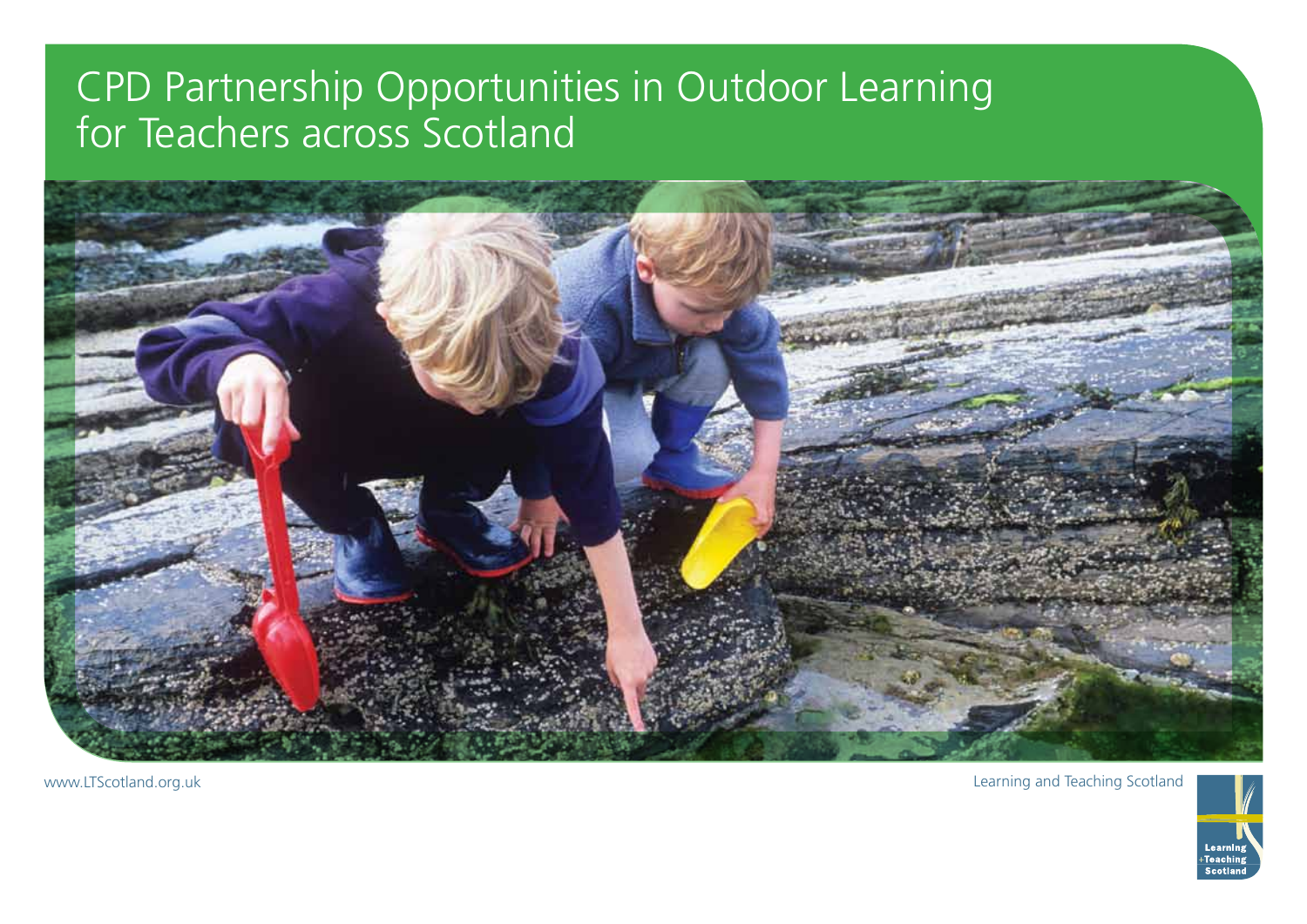## CPD Partnership Opportunities Programme in Outdoor Learning

F ollowing the launch of the guidance document – *Curriculum for Excellence through Outdoor Learning* – and the online resource in April 2010, www.LTScotland.org.uk/outdoorlearning, and the six regional conferences in May/June 2010, the Scottish Government asked Learning and Teaching Scotland to form a CPD programme in outdoor learning for teachers and early years practitioners in Scotland.

CPD sessions are FREE to all attendees but cover and travel costs cannot be met by Learning and Teaching Scotland.

The difficulties in attending CPD sessions in the current financial situation are recognised and a wide range of times, dates and venues has been offered in an attempt to facilitate attendance.

The programme aims to give teachers:

- practical ideas and tips
- suggestions to develop outdoor learning within and across curriculum areas
- the knowledge and confidence to present children and young people with a range of outdoor learning opportunities at different levels
- opportunities to find out about local and national partner organisations that can help deliver outdoor experiences and outcomes.

Places will be allocated on a first-come, first-served basis and teachers should ensure that school management are fully aware of applications. Please note that due to the cost of the resources involved, initially only one place per school will be available at all of the Outdoor Science sessions.

Sessions are designed to extend professional development and delegates will be expected to share backgrounds and ideas before sessions and, more importantly, to share learning and teaching outdoor experiences with cohorts of children and young people after the CPD sessions have taken place.

Delegates will, therefore, be asked to sign up to Glow Groups, which will at first be closed but will become open once delegates have populated the site with experiences and ideas.

If you would like to register for a course or find out up-to-date information about individual sessions please follow this link

## www.LTScotland.org.uk/outdoorlearningevents

If you experience any difficulties and/or you wish for further information please email OutdoorLearningCPD@LTScotland.org.uk or telephone 0141 282 5015

After registering for a session you will be sent a confirmation email with further details of venue, what to bring etc, and sent a reminder one to two weeks before the session. After all the CPD sessions are over, a CPD package will be made available to teachers and early years practitioners to support them in developing and progressing opportunities for learning and teaching outdoors.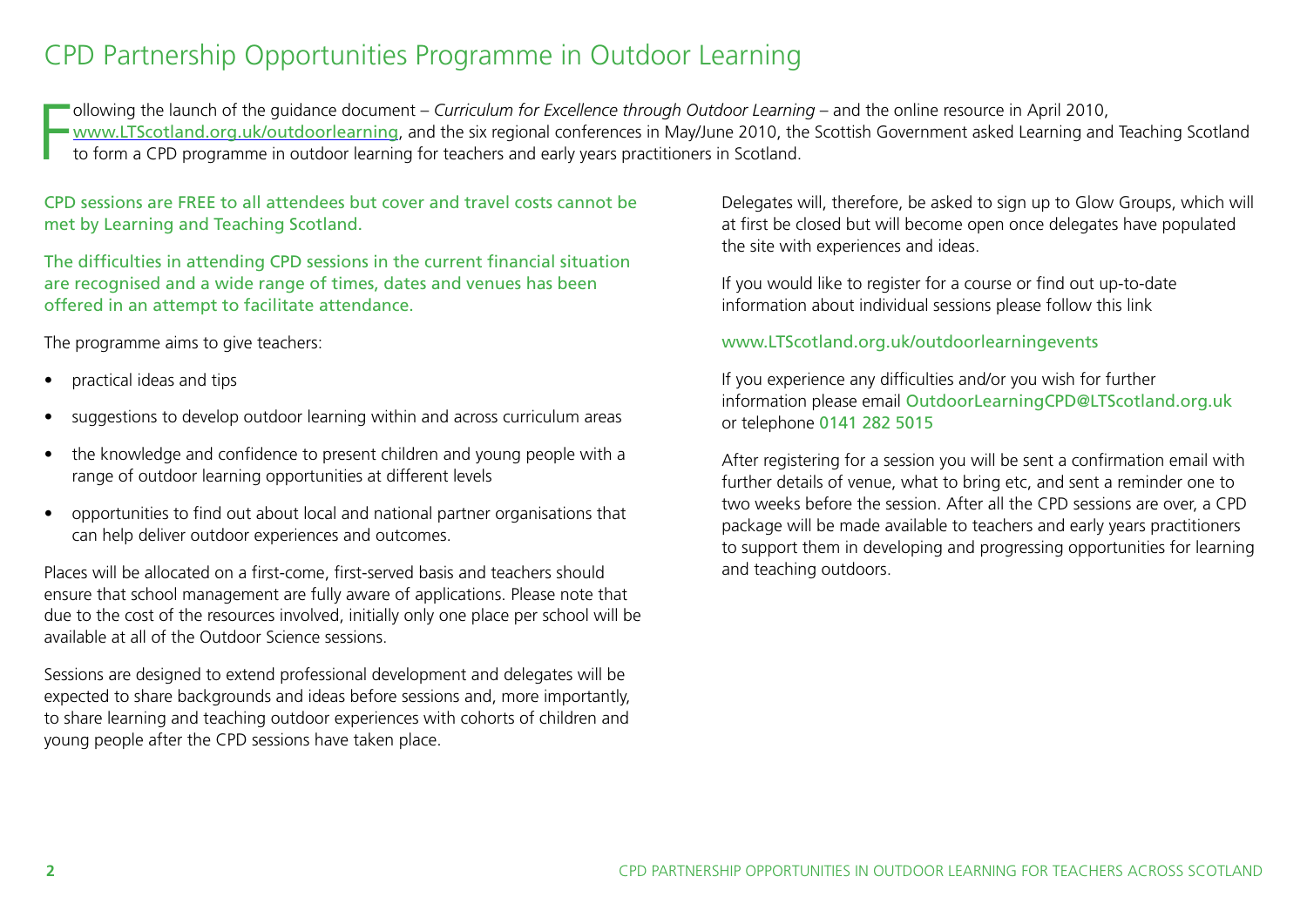|             | <b>NOVEMBER 2010</b>   |                    |                                                                                                                                                                                                                                                                                                                                                                                                                                                                                                                                                                                                                                                                                |                                       |                                      |                         |  |  |  |  |
|-------------|------------------------|--------------------|--------------------------------------------------------------------------------------------------------------------------------------------------------------------------------------------------------------------------------------------------------------------------------------------------------------------------------------------------------------------------------------------------------------------------------------------------------------------------------------------------------------------------------------------------------------------------------------------------------------------------------------------------------------------------------|---------------------------------------|--------------------------------------|-------------------------|--|--|--|--|
| <b>Code</b> | Date(s)                | <b>Times</b>       | <b>Title and Descriptor</b>                                                                                                                                                                                                                                                                                                                                                                                                                                                                                                                                                                                                                                                    | <b>Venue</b>                          | <b>Target</b><br><b>Audience</b>     | <b>Numbers</b><br>(Max) |  |  |  |  |
| <b>OL01</b> | 15<br>November<br>2010 | $10.00 -$<br>12.30 | <b>Using National Nature Reserves for learning and teaching</b><br>The reserve manager will show a group of up to six teachers the natural experience the<br>reserve has to offer. Teachers will be able to discuss when the best time would be to<br>take their class and what their class would do. They will also be able to discuss logistics<br>and health and safety considerations. As part of the event teachers will be shown ways<br>pupils can identify the species they encounter on the trip, using identification charts and<br>websites.                                                                                                                        | Blawhorn<br>Moss, West<br>Lothian     | All<br>teachers                      | 6                       |  |  |  |  |
| <b>OL02</b> | 23<br>November<br>2010 | $10.00 -$<br>15.30 | <b>Bringing learning to life in your school grounds</b><br>This training programme will provide inspiring examples of how teachers across Scotland<br>are using their grounds to bring learning to life and get you outdoors trying different ideas<br>and developing your own outdoor lessons across the curriculum. We'll look at how to<br>deal with the challenges of timetables, weather and managing a class outside and think<br>about how to plan and evaluate outdoor sessions. The programme comprises pre-event<br>reflection, a full day of training and a follow-up practical exercise to plan, deliver and<br>reflect on an outdoor lesson with your own pupils. | Royal Botanic<br>Garden,<br>Edinburgh | Primary<br>teachers                  | 40                      |  |  |  |  |
| <b>OL03</b> | 24<br>November<br>2010 | $10.00 -$<br>15.30 | <b>Bringing learning to life in your school grounds</b><br>This training programme will provide inspiring examples of how teachers across Scotland<br>are using their grounds to bring learning to life and get you outdoors trying different ideas<br>and developing your own outdoor lessons across the curriculum. We'll look at how to<br>deal with the challenges of timetables, weather and managing a class outside and think<br>about how to plan and evaluate outdoor sessions. The programme comprises pre-event<br>reflection, a full day of training and a follow-up practical exercise to plan, deliver and<br>reflect on an outdoor lesson with your own pupils. | Royal Botanic<br>Garden,<br>Edinburgh | Secondary<br>teachers<br>$(S1 - S3)$ | 40                      |  |  |  |  |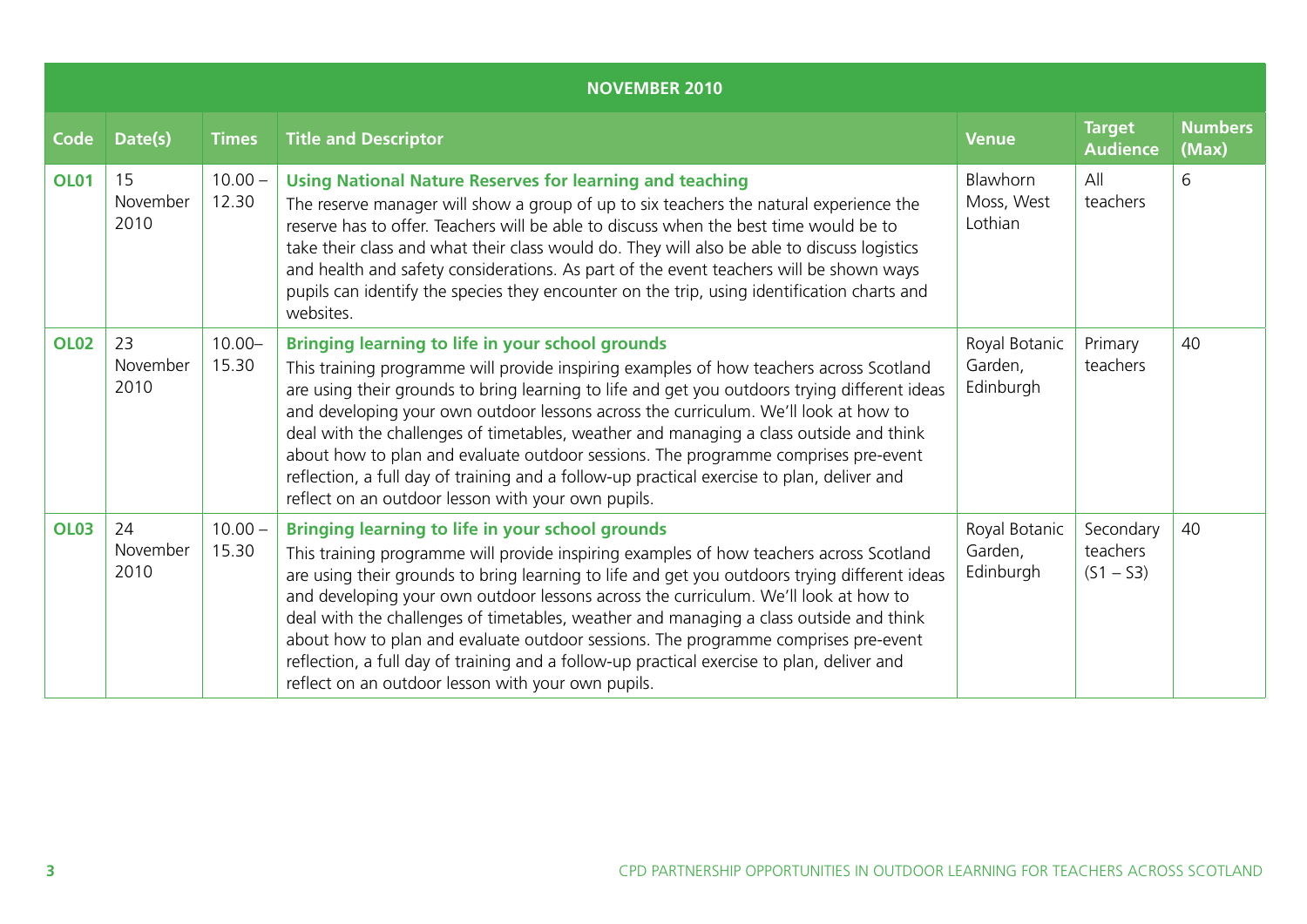|             | <b>DECEMBER 2010</b>   |                    |                                                                                                                                                                                                                                                                                                                                                                                                                                                                                                                                                                                                             |                        |                                      |                         |  |  |  |  |
|-------------|------------------------|--------------------|-------------------------------------------------------------------------------------------------------------------------------------------------------------------------------------------------------------------------------------------------------------------------------------------------------------------------------------------------------------------------------------------------------------------------------------------------------------------------------------------------------------------------------------------------------------------------------------------------------------|------------------------|--------------------------------------|-------------------------|--|--|--|--|
| Code        | Date(s)                | <b>Times</b>       | <b>Title and Descriptor</b>                                                                                                                                                                                                                                                                                                                                                                                                                                                                                                                                                                                 | <b>Venue</b>           | <b>Target</b><br><b>Audience</b>     | <b>Numbers</b><br>(Max) |  |  |  |  |
| <b>OL04</b> | 06<br>December<br>2010 | $10.00 -$<br>15.30 | <b>Why Outdoors?</b><br>This development opportunity focuses on practical approaches to learning and teaching<br>outdoors in your school grounds and local area. Based upon a 'Critical Skills' approach, this<br>CPD will be relevant to all curriculum areas and will provide a clear framework for planning<br>challenging and creative outdoor learning experiences. Participants need not have any<br>previous 'Critical Skills' training nor experience of taking children and young people<br>outside as the day will focus on core concepts and learning and teaching strategies.                   | Marine Hotel,<br>Troon | Primary<br>teachers<br>$(P5 - P7)$   | 30                      |  |  |  |  |
| <b>OL05</b> | 07<br>December<br>2010 | $10.00 -$<br>15.30 | <b>Why Outdoors?</b><br>This development opportunity, which is relevant to those teaching in any curriculum<br>area, focuses on practical approaches to learning and teaching outdoors in your<br>school grounds and local area. Based upon a 'Critical Skills' approach, this CPD will<br>provide a clear framework for planning challenging and creative outdoor learning<br>experiences. Participants need not have any previous 'Critical Skills' training or experience<br>of taking children and young people outside as the day will focus on core concepts and<br>learning and teaching strategies. | Marine Hotel,<br>Troon | Secondary<br>teachers<br>$(S1 - S3)$ | 30                      |  |  |  |  |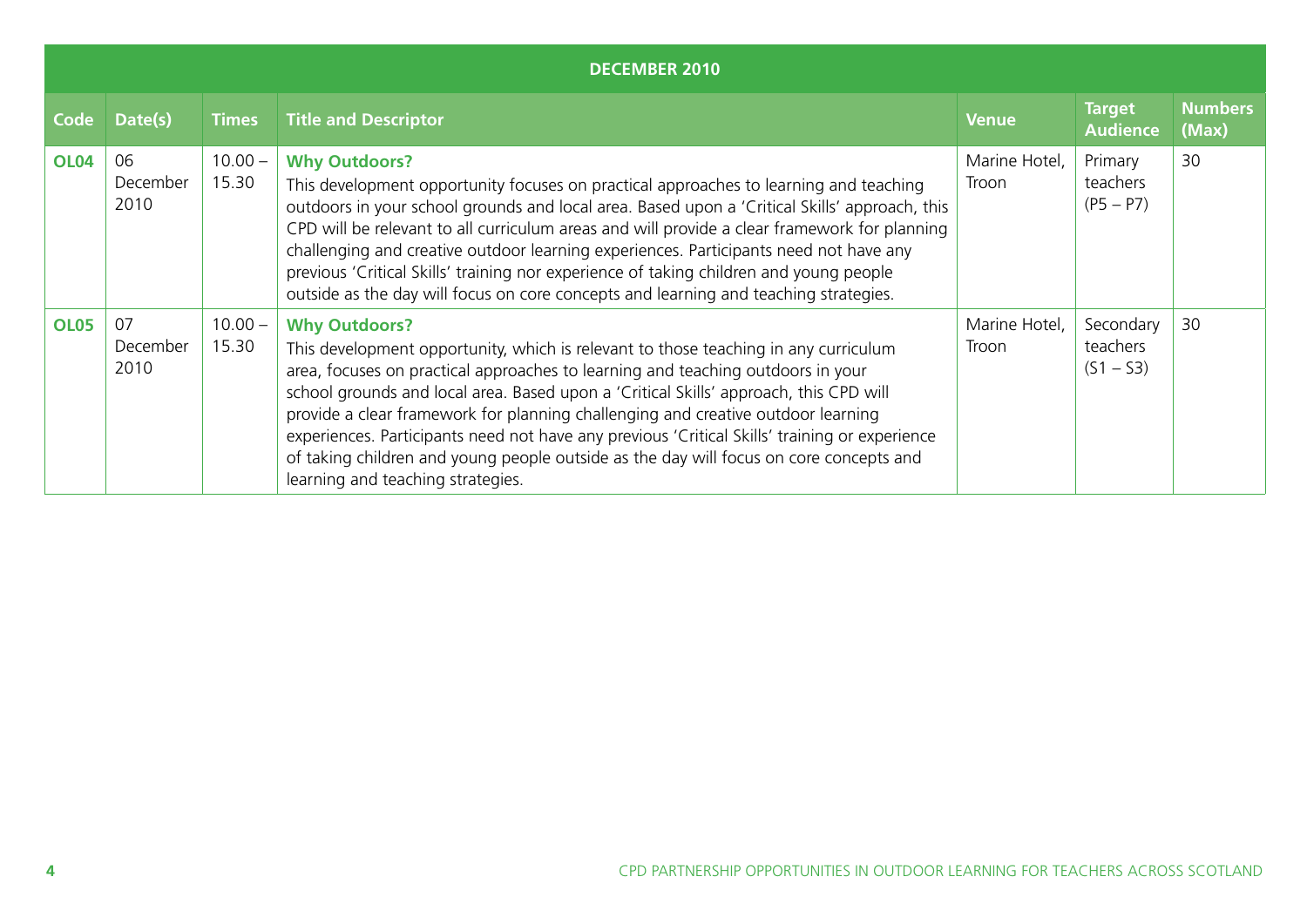|             | <b>JANUARY 2011</b> |                    |                                                                                                                                                                                                                                                                                                                                                                                                                                                                                                                                                                                                              |                                  |                                      |                         |  |  |  |  |
|-------------|---------------------|--------------------|--------------------------------------------------------------------------------------------------------------------------------------------------------------------------------------------------------------------------------------------------------------------------------------------------------------------------------------------------------------------------------------------------------------------------------------------------------------------------------------------------------------------------------------------------------------------------------------------------------------|----------------------------------|--------------------------------------|-------------------------|--|--|--|--|
| <b>Code</b> | Date(s)             | <b>Times</b>       | <b>Title and Descriptor</b>                                                                                                                                                                                                                                                                                                                                                                                                                                                                                                                                                                                  | <b>Venue</b>                     | <b>Target</b><br><b>Audience</b>     | <b>Numbers</b><br>(Max) |  |  |  |  |
| <b>OL06</b> | 24 January<br>2011  | $10.00 -$<br>15.30 | <b>Outdoor Journeys</b><br>Outdoor Journeys is a programme that enables pupils to learn about the people and<br>place in which they live. By planning and undertaking local journeys, pupils are able to<br>learn across the curriculum in a manner that is contextualised and personally relevant.<br>This session aims to provide participants with an overview of one way that it is possible<br>to deliver regular, low-cost, meaningful, interdisciplinary outdoor learning within the<br>constraints of conventional schooling.                                                                        | University of<br>Edinburgh       | Primary<br>teachers<br>$(P4 - P7)$   | 25                      |  |  |  |  |
| <b>OL07</b> | 25 January<br>2011  | $10.00 -$<br>15.30 | <b>Why Outdoors?</b><br>This development opportunity focuses on practical approaches to learning and teaching<br>outdoors in your school grounds and local area. Based upon a 'Critical Skills' approach, this<br>CPD will be relevant to all curriculum areas and will provide a clear framework for planning<br>challenging and creative outdoor learning experiences. Participants need not have any<br>previous 'Critical Skills' training nor experience of taking children and young people<br>outside as the day will focus on core concepts and learning and teaching strategies.                    | Stirling<br>Management<br>Centre | Primary<br>teachers<br>$(P5 - P7)$   | 30                      |  |  |  |  |
| <b>OL08</b> | 26 January<br>2011  | $10.00 -$<br>15.30 | <b>Why Outdoors?</b><br>This development opportunity, which is relevant to those teaching in any curriculum<br>area, focuses on practical approaches to learning and teaching outdoors in your<br>school grounds and local area. Based upon a 'Critical Skills' approach, this CPD will<br>provide a clear framework for planning challenging and creative outdoor learning<br>experiences. Participants need not have any previous 'Critical Skills' training nor experience<br>of taking children and young people outside as the day will focus on core concepts and<br>learning and teaching strategies. | Stirling<br>Management<br>Centre | Secondary<br>teachers<br>$(S1 - S3)$ | 30                      |  |  |  |  |
| <b>OL09</b> | 31 January<br>2011  | $10.00 -$<br>15.30 | <b>Outdoor Journeys</b><br>Outdoor Journeys is a programme that enables pupils to learn about the people and<br>place in which they live. By planning and undertaking local journeys, pupils are able to<br>learn across the curriculum in a manner that is contextualised and personally relevant.<br>This session aims to provide participants with an overview of one way that it is possible<br>to deliver regular, low-cost, meaningful, interdisciplinary outdoor learning within the<br>constraints of conventional schooling.                                                                        | Hilton Hotel,<br>Dundee          | Primary<br>teachers<br>$(P4 - P7)$   | 25                      |  |  |  |  |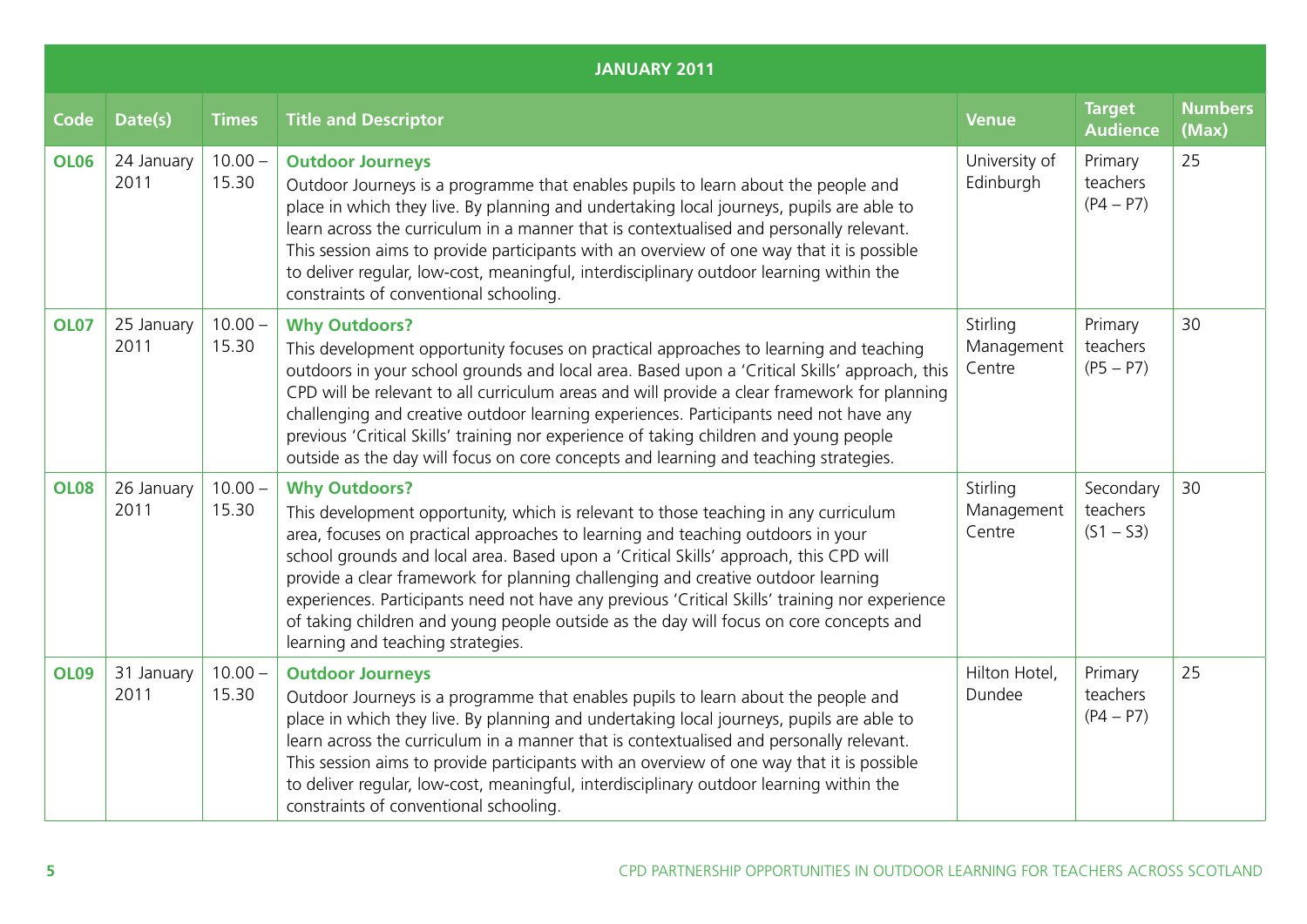|             | <b>FEBRUARY 2011</b>   |                    |                                                                                                                                                                                                                                                                                                                                                                                                                                                                                                                                                                                                                                        |                                                       |                                      |                         |  |  |  |  |  |
|-------------|------------------------|--------------------|----------------------------------------------------------------------------------------------------------------------------------------------------------------------------------------------------------------------------------------------------------------------------------------------------------------------------------------------------------------------------------------------------------------------------------------------------------------------------------------------------------------------------------------------------------------------------------------------------------------------------------------|-------------------------------------------------------|--------------------------------------|-------------------------|--|--|--|--|--|
| <b>Code</b> | Date(s)                | <b>Times</b>       | <b>Title and Descriptor</b>                                                                                                                                                                                                                                                                                                                                                                                                                                                                                                                                                                                                            | <b>Venue</b>                                          | <b>Target</b><br><b>Audience</b>     | <b>Numbers</b><br>(Max) |  |  |  |  |  |
| <b>OL10</b> | 02<br>February<br>2011 | $10.00 -$<br>15.30 | <b>Bread, Butter and Biodiversity</b><br>How can the farm at the National Museum of Rural Life be productive for both people<br>and wildlife? Examine how we integrate classroom activities and outdoor sessions to show<br>how farmers and wildlife can coexist. This session aims to show teachers the programmes<br>we have in place which allow children to see a working farm and make the connections<br>between that environment and the food on their plates. We will also look at our mini-<br>beast programmes - Little Darwins - and discover how they can be used in conjunction<br>with our Garden Detectives exhibition. | National<br>Museum of<br>Rural Life,<br>East Kilbride | Primary<br>teachers<br>$(P1 - P7)$   | 20                      |  |  |  |  |  |
| <b>OL11</b> | 03<br>February<br>2011 | $10.00 -$<br>15.30 | <b>How Outdoors?</b><br>This training focuses on strategies for effective group management when undertaking<br>activities in school grounds, simple journeys in local areas or visits elsewhere. It covers<br>practical strategies, clothing and equipment, health and safety and using outdoor<br>learning to develop leadership skills. This training is aimed at teachers who may have little<br>experience of taking children and young people outdoors. Participants will be given a<br>simple task before the training.                                                                                                          | Drumossie<br>Hotel,<br>Inverness                      | Primary<br>teachers<br>$(PS - P7)$   | 30                      |  |  |  |  |  |
| <b>OL12</b> | 04<br>February<br>2011 | $10.00 -$<br>15.30 | <b>How Outdoors?</b><br>This training is aimed at teachers who may have little experience of taking young people<br>outdoors. It focuses on strategies for effective group management when taking curriculum<br>areas outdoors or as an extra-curricular activity. Practical strategies, health and safety<br>(including risk management), clothing and equipment and using outdoor learning to<br>develop leadership skills will be covered. Participants will be given a simple task before the<br>training.                                                                                                                         | Drumossie<br>Hotel,<br>Inverness                      | Secondary<br>teachers<br>$(S1 - S3)$ | 30                      |  |  |  |  |  |
| <b>OL13</b> | 09<br>February<br>2011 | $10.00 -$<br>15.30 | <b>How Outdoors?</b><br>This training focuses on strategies for effective group management when undertaking<br>activities in school grounds, simple journeys in local areas or visits elsewhere. It covers<br>practical strategies, clothing and equipment, health and safety and using outdoor<br>learning to develop leadership skills. This training is aimed at teachers who may have little<br>experience of taking children and young people outdoors. Participants will be given a<br>simple task before the training.                                                                                                          | Carnegie<br>Conference<br>Centre,<br>Dunfermline      | Primary<br>teachers<br>$(PS - P7)$   | 30                      |  |  |  |  |  |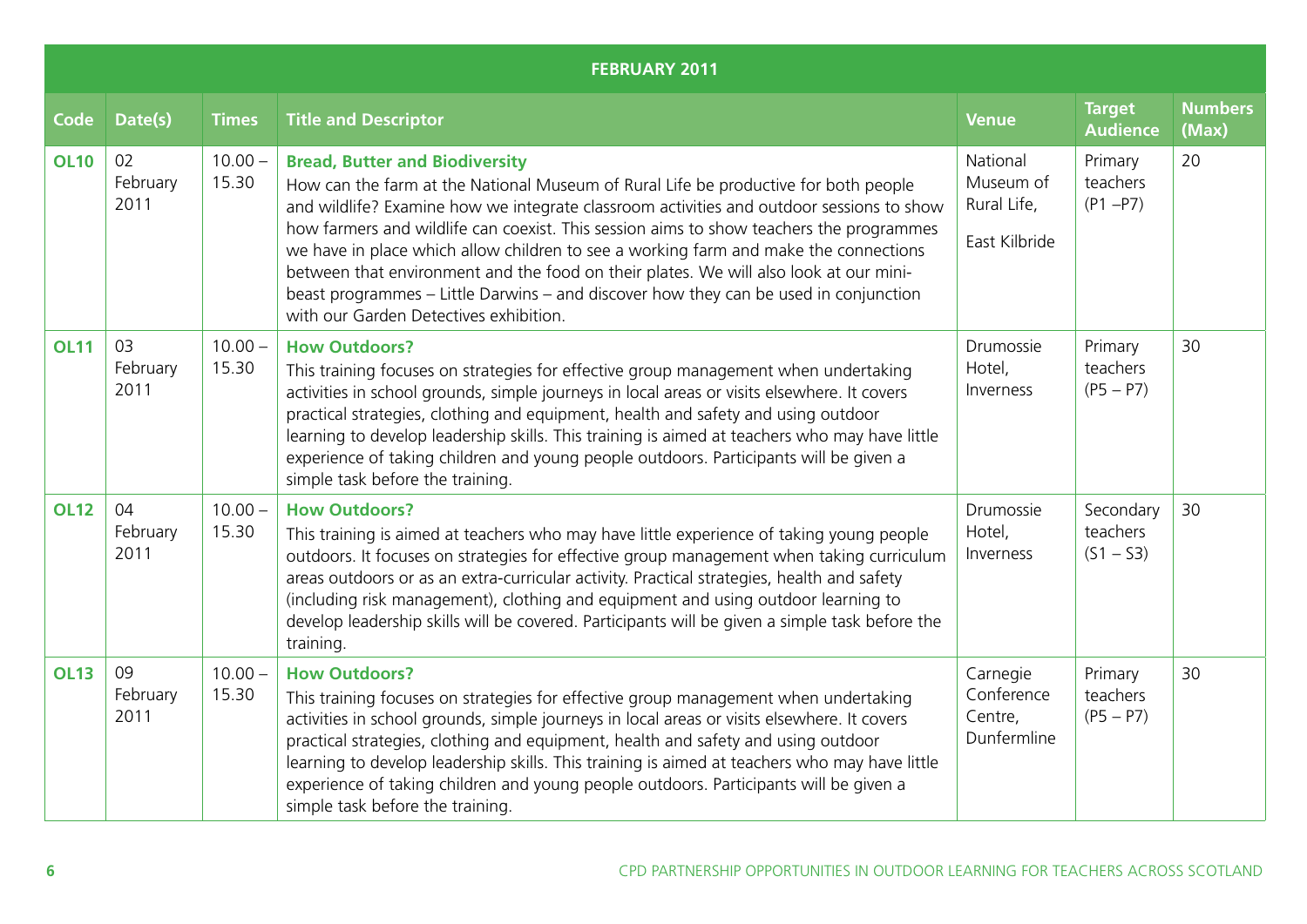|             | February 2011 cont'd   |                    |                                                                                                                                                                                                                                                                                                                                                                                                                                                                                                                                                                                                                                                                                                                                    |                                                  |                                      |                         |  |  |  |  |
|-------------|------------------------|--------------------|------------------------------------------------------------------------------------------------------------------------------------------------------------------------------------------------------------------------------------------------------------------------------------------------------------------------------------------------------------------------------------------------------------------------------------------------------------------------------------------------------------------------------------------------------------------------------------------------------------------------------------------------------------------------------------------------------------------------------------|--------------------------------------------------|--------------------------------------|-------------------------|--|--|--|--|
| <b>Code</b> | Date(s)                | <b>Times</b>       | <b>Title and Descriptor</b>                                                                                                                                                                                                                                                                                                                                                                                                                                                                                                                                                                                                                                                                                                        | <b>Venue</b>                                     | <b>Target</b><br><b>Audience</b>     | <b>Numbers</b><br>(Max) |  |  |  |  |
| <b>OL14</b> | 10<br>February<br>2011 | $10.00 -$<br>15.30 | <b>How Outdoors?</b><br>This training is aimed at teachers who may have little experience of taking young people<br>outdoors. It focuses on strategies for effective group management when taking curriculum<br>areas outdoors or as an extra-curricular activity. Practical strategies, health and safety<br>(including risk management), clothing and equipment and using outdoor learning to<br>develop leadership skills will be covered. Participants will be given a simple task before the<br>training.                                                                                                                                                                                                                     | Carnegie<br>Conference<br>Centre,<br>Dunfermline | Secondary<br>teachers<br>$(S1 - S3)$ | 30                      |  |  |  |  |
| <b>OL15</b> | 11<br>February<br>2011 | $10.00 -$<br>15.30 | <b>Investigating Landscapes through Time</b><br>How can Historic Scotland's 345 amazing sites, located in a variety of landscape settings<br>across Scotland, support outdoor learning? This session uses Linlithgow Palace and Peel<br>to demonstrate how making connections between cultural and natural environments can<br>enrich the outdoor learning experience. In partnership with external education providers,<br>it will actively involve teachers in assessing the potential of a site and its surrounding<br>landscape to support learning across the curriculum and demonstrate how to plan,<br>develop and deliver an interdisciplinary project outdoors.                                                           | Low Port<br>Centre,<br>Linlithgow                | Secondary<br>teachers<br>$(S1 - S3)$ | 30                      |  |  |  |  |
| <b>OL16</b> | 11<br>February<br>2011 | $10.00 -$<br>15.30 | <b>Wildlife and Waterpower - Outdoor Learning at Stanley Mills</b><br>What do sluice gates, swifts and spiders have in common? They are all found at Stanley<br>Mills! This session will provide an opportunity to discover how historic sites and their<br>natural surroundings can be used to support topics including biodiversity and renewable<br>energy. Participants will find out how activities such as creating wild squares, carrying out<br>audits and investigating waterpower can support the Eco-Schools initiative and encourage<br>co-operative learning.<br>The session is aimed at teachers who are interested in interdisciplinary learning, Eco-<br>Schools and looking at science in a historic environment. | Stanley Mills,<br>near Perth                     | Primary<br>teachers<br>$(P5 - P7)$   | 30                      |  |  |  |  |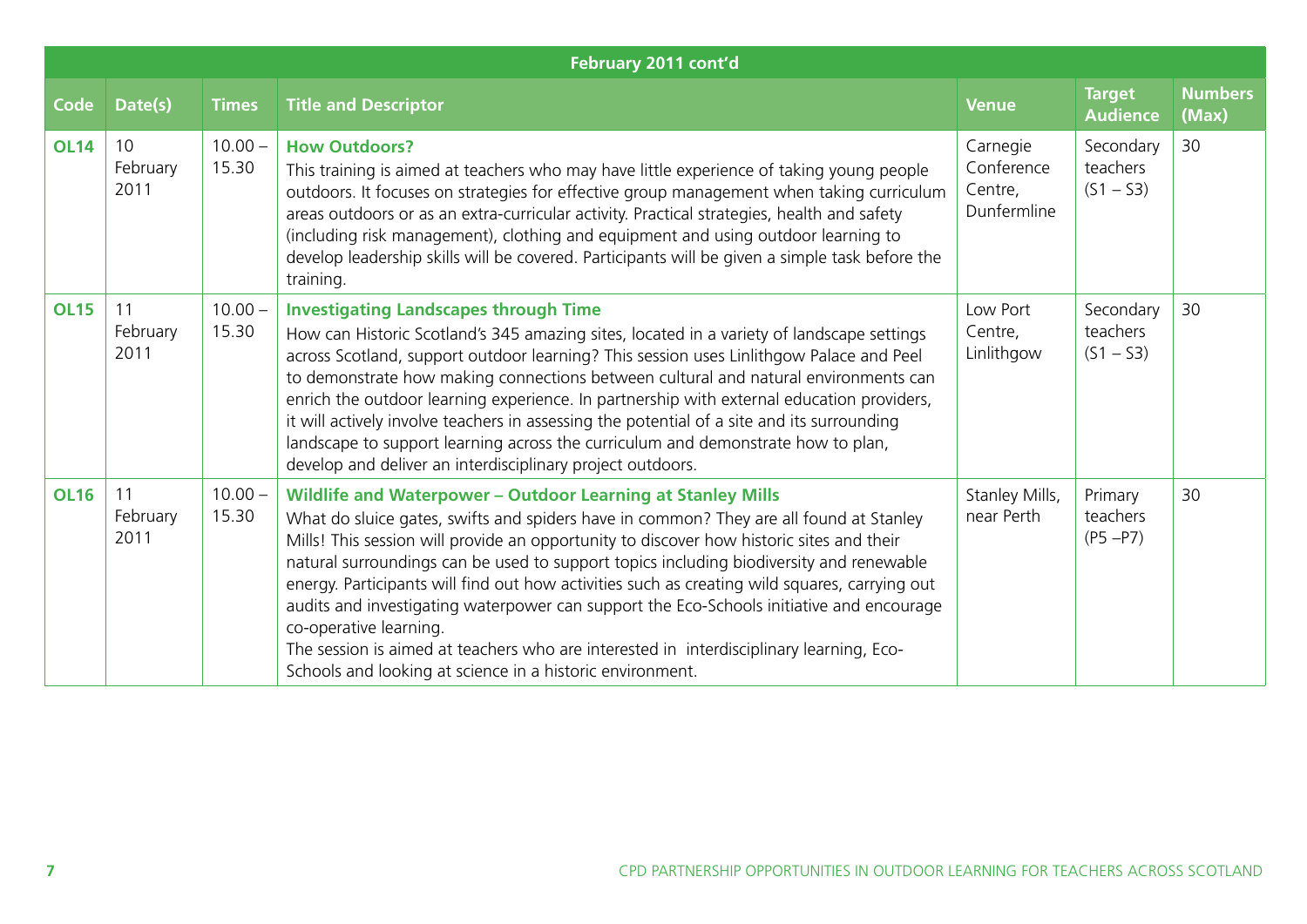| February 2011 cont'd |                                                   |                                          |                                                                                                                                                                                                                                                                                                                                                                                                                                                                                                                                                                                                                                  |                                                                                                             |                                                |                         |  |  |  |
|----------------------|---------------------------------------------------|------------------------------------------|----------------------------------------------------------------------------------------------------------------------------------------------------------------------------------------------------------------------------------------------------------------------------------------------------------------------------------------------------------------------------------------------------------------------------------------------------------------------------------------------------------------------------------------------------------------------------------------------------------------------------------|-------------------------------------------------------------------------------------------------------------|------------------------------------------------|-------------------------|--|--|--|
| <b>Code</b>          | Date(s)                                           | <b>Times</b>                             | <b>Title and Descriptor</b>                                                                                                                                                                                                                                                                                                                                                                                                                                                                                                                                                                                                      | <b>Venue</b>                                                                                                | <b>Target</b><br><b>Audience</b>               | <b>Numbers</b><br>(Max) |  |  |  |
| <b>OL17</b>          | 11<br>February<br>2011<br>and<br>07 April<br>2011 | $10.00 -$<br>15.30<br>$16.00 -$<br>19.00 | <b>Local Woods for Learning</b><br>Come prepared to take part inside and out in mature Scots pine woodland. Workshops<br>will be specifically aimed at early, first and second levels; differentiated activities will<br>include numeracy and literacy trails involving some smart moving using different curricular<br>starting points – a problem solving construction project, testing and measuring different<br>materials and their properties. The twilight follow-on session will enable all participants<br>to add to their repertoire and share resources with outdoor learning practitioners who are<br>rarely inside. | Scottish<br>School of<br>Forestry,<br>Inverness<br>Abriachan<br>Forest<br>outdoor<br>classroom<br>and woods | Primary<br>teachers<br>(Early<br>years $-$ P7) | 30                      |  |  |  |
| <b>OL18</b>          | 11<br>February<br>2011                            | $10.00 -$<br>12.30                       | <b>Using National Nature Reserves for learning and teaching</b><br>The reserve manager will show a group of up to six teachers the natural experience the<br>reserve has to offer. Teachers will be able to discuss when the best time would be to take<br>their class and what their class would do. They will also be able to discuss logistics and<br>health and safety considerations. As part of the event teachers will be shown ways pupils<br>can identify the species they encounter on the trip, using identification charts and websites.                                                                             | Cleghorn<br>Glen, near<br>Lanark                                                                            | All<br>teachers                                | 6                       |  |  |  |
| <b>OL19</b>          | 11<br>February<br>2011                            | $13.00 -$<br>15.30                       | <b>Using National Nature Reserves for learning and teaching</b><br>The reserve manager will show a group of up to six teachers the natural experience the<br>reserve has to offer. Teachers will be able to discuss when the best time would be to take<br>their class and what their class would do. They will also be able to discuss logistics and<br>health and safety considerations. As part of the event teachers will be shown ways pupils<br>can identify the species they encounter on the trip, using identification charts and websites.                                                                             | Cleghorn<br>Glen, near<br>Lanark                                                                            | All<br>teachers                                | 6                       |  |  |  |
| <b>OL20</b>          | 15<br>February<br>2011                            | $10.00 -$<br>12.30                       | <b>Using National Nature Reserves for learning and teaching</b><br>The reserve manager will show a group of up to six teachers the natural experience the<br>reserve has to offer. Teachers will be able to discuss when the best time would be to take<br>their class and what their class would do. They will also be able to discuss logistics and<br>health and safety considerations. As part of the event teachers will be shown ways pupils<br>can identify the species they encounter on the trip, using identification charts and websites.                                                                             | Muir of<br>Dinnet,<br>Aberdeen-<br>shire                                                                    | All<br>teachers                                | 6                       |  |  |  |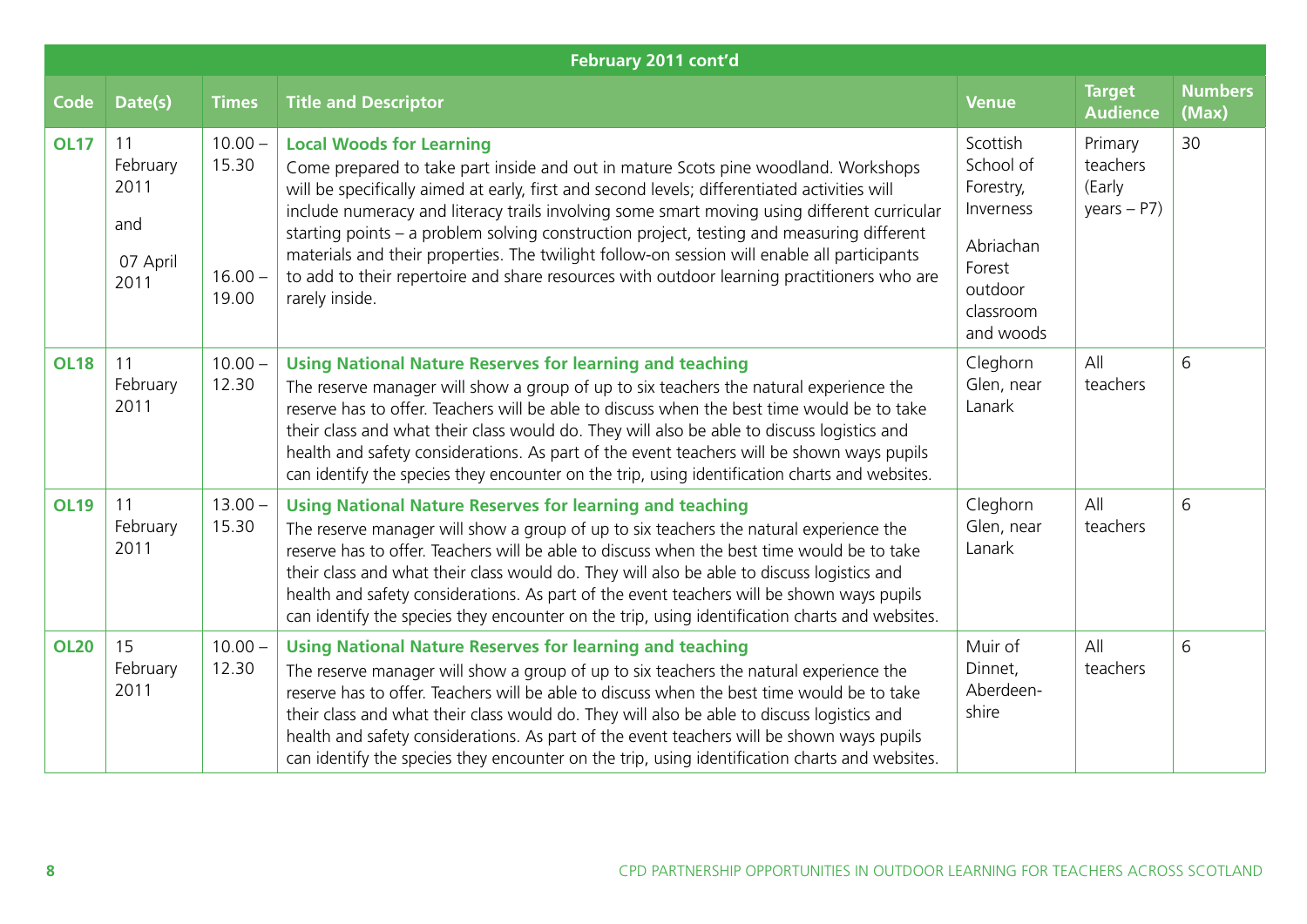|             | February 2011 cont'd   |                    |                                                                                                                                                                                                                                                                                                                                                                                                                                                                                                                                                                                                                                                                                                                                |                                          |                                      |                         |  |  |  |  |
|-------------|------------------------|--------------------|--------------------------------------------------------------------------------------------------------------------------------------------------------------------------------------------------------------------------------------------------------------------------------------------------------------------------------------------------------------------------------------------------------------------------------------------------------------------------------------------------------------------------------------------------------------------------------------------------------------------------------------------------------------------------------------------------------------------------------|------------------------------------------|--------------------------------------|-------------------------|--|--|--|--|
| <b>Code</b> | Date(s)                | <b>Times</b>       | <b>Title and Descriptor</b>                                                                                                                                                                                                                                                                                                                                                                                                                                                                                                                                                                                                                                                                                                    | <b>Venue</b>                             | <b>Target</b><br><b>Audience</b>     | <b>Numbers</b><br>(Max) |  |  |  |  |
| <b>OL21</b> | 15<br>February<br>2011 | $13.00 -$<br>15.30 | <b>Using National Nature Reserves for learning and teaching</b><br>The reserve manager will show a group of up to six teachers the natural experience the<br>reserve has to offer. Teachers will be able to discuss when the best time would be to take<br>their class and what their class would do. They will also be able to discuss logistics and<br>health and safety considerations. As part of the event teachers will be shown ways pupils<br>can identify the species they encounter on the trip, using identification charts and websites.                                                                                                                                                                           | Muir of<br>Dinnet,<br>Aberdeen-<br>shire | All<br>teachers                      | 6                       |  |  |  |  |
| <b>OL22</b> | 16<br>February<br>2011 | $10.00 -$<br>15.30 | <b>Investigating Landscapes through Time</b><br>How can Historic Scotland's 345 amazing sites, located in a variety of landscape settings<br>across Scotland, support outdoor learning? This session uses Linlithgow Palace and Peel<br>to demonstrate how making connections between cultural and natural environments can<br>enrich the outdoor learning experience. In partnership with external education providers,<br>it will actively involve teachers in assessing the potential of a site and its surrounding<br>landscape to support learning across the curriculum and demonstrate how to plan,<br>develop and deliver an interdisciplinary project outdoors.                                                       | Low Port<br>Centre,<br>Linlithgow        | Primary<br>teachers<br>$(P5 - P7)$   | 30                      |  |  |  |  |
| <b>OL23</b> | 16<br>February<br>2011 | $10.00 -$<br>15.30 | <b>Wildlife and Waterpower - Outdoor Learning at Stanley Mills</b><br>What do sluice gates, swifts and spiders have in common? They are all found at Stanley<br>Mills! This session will provide an opportunity to discover how historic sites and their<br>natural surroundings can be used to support topics including biodiversity and renewable<br>energy. Participants will find out how activities such as creating wild squares, carrying<br>out audits and investigating waterpower can support the Eco-Schools initiative and<br>encourage co-operative learning. The session is aimed at teachers who are interested in<br>interdisciplinary learning, Eco-Schools and looking at science in a historic environment. | Stanley Mills,<br>near Perth             | Secondary<br>teachers<br>$(S1 - S3)$ | 30                      |  |  |  |  |
| <b>OL24</b> | 16<br>February<br>2011 | $10.00 -$<br>12.30 | <b>Using National Nature Reserves for learning and teaching</b><br>The reserve manager will show a group of up to six teachers the natural experience the<br>reserve has to offer. Teachers will be able to discuss when the best time would be to<br>take their class and what their class would do. They will also be able to discuss logistics<br>and health and safety considerations. As part of the event teachers will be shown ways<br>pupils can identify the species they encounter on the trip, using identification charts and<br>websites.                                                                                                                                                                        | Tentsmuir,<br>near Tayport               | All<br>teachers                      | 6                       |  |  |  |  |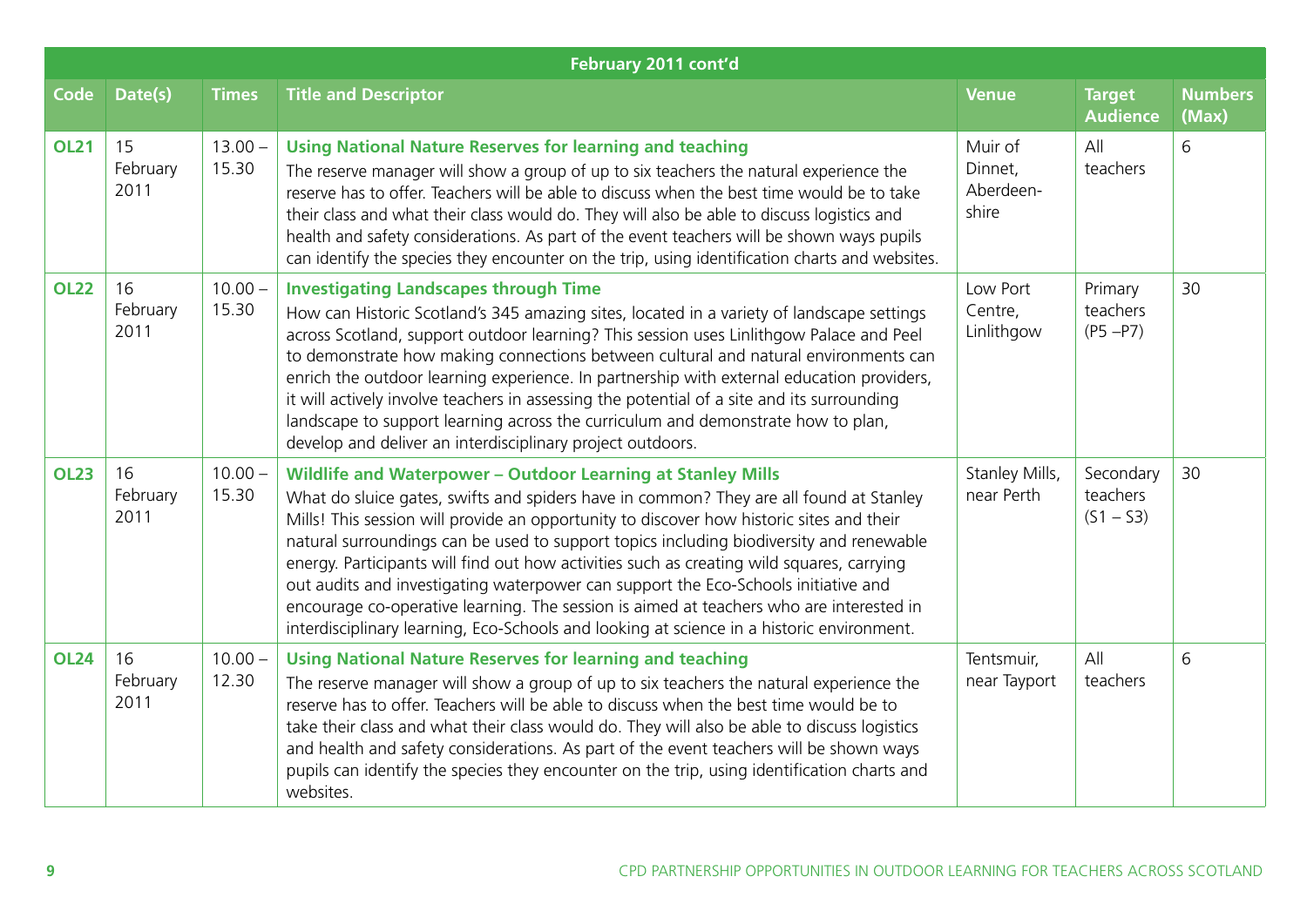|             | February 2011 cont'd                              |                                           |                                                                                                                                                                                                                                                                                                                                                                                                                                                                                                                                                                                                                                                                                 |                                                                                                             |                                      |                         |  |  |  |  |
|-------------|---------------------------------------------------|-------------------------------------------|---------------------------------------------------------------------------------------------------------------------------------------------------------------------------------------------------------------------------------------------------------------------------------------------------------------------------------------------------------------------------------------------------------------------------------------------------------------------------------------------------------------------------------------------------------------------------------------------------------------------------------------------------------------------------------|-------------------------------------------------------------------------------------------------------------|--------------------------------------|-------------------------|--|--|--|--|
| <b>Code</b> | Date(s)                                           | <b>Times</b>                              | <b>Title and Descriptor</b>                                                                                                                                                                                                                                                                                                                                                                                                                                                                                                                                                                                                                                                     | <b>Venue</b>                                                                                                | <b>Target</b><br><b>Audience</b>     | <b>Numbers</b><br>(Max) |  |  |  |  |
| <b>OL25</b> | 16<br>February<br>2011                            | $13.00 -$<br>15.30                        | <b>Using National Nature Reserves for learning and teaching</b><br>The reserve manager will show a group of up to six teachers the natural experience the<br>reserve has to offer. Teachers will be able to discuss when the best time would be to take<br>their class and what their class would do. They will also be able to discuss logistics and<br>health and safety considerations. As part of the event teachers will be shown ways pupils<br>can identify the species they encounter on the trip, using identification charts and websites.                                                                                                                            | Tentsmuir,<br>near Tayport                                                                                  | All<br>teachers                      | 6                       |  |  |  |  |
| <b>OL26</b> | 18<br>February<br>2011<br>and<br>04 April<br>2011 | $10.00 -$<br>15.30<br>$16.00 -$<br>19.00  | <b>Local Woods for Learning</b><br>The whole day will provide participants with innovative, interdisciplinary, outdoor learning<br>experiences, all of which support many of the outcomes of Curriculum for Excellence.<br>Using International Year of the Tree as a theme, workshops will demonstrate activities<br>which highlight: geocaching as a means of recording biodiversity; learning some tree<br>alphabet; creating wooden postcard promises to the planet; Biocluedo; Haiku on the hoof.<br>At the twilight session teachers will share their good practice, identify potential partners<br>and look at resources to help them use their local woods for learning. | Scottish<br>School of<br>Forestry,<br>Inverness<br>Abriachan<br>Forest<br>outdoor<br>classroom<br>and woods | Secondary<br>teachers                | 30                      |  |  |  |  |
| <b>OL27</b> | 18/19<br>February<br>2011                         | 17.30<br>on<br>Frid to<br>16.15<br>on Sat | <b>Outdoor Centres - Using residential experiences to deliver a creative curriculum</b><br>In an overnight and full-day session, teachers and centre staff will develop a deeper<br>understanding of each other's work and explore the potential of outdoor centres for<br>learning and teaching. A key focus will be on adding value to a residential visit with<br>planned tasks before, during and after the visit. There will also be an opportunity to try<br>different activities on offer at the centre.                                                                                                                                                                 | Blairvadach<br>Centre, Rhu,<br>Helensburgh                                                                  | All<br>teachers                      | 20                      |  |  |  |  |
| <b>OL28</b> | 21<br>February<br>2011                            | $10.00 -$<br>16.00                        | <b>Local Woods for Learning</b><br>A participatory approach will be used to demonstrate how local woodlands can be used<br>to offer a variety of quality, meaningful and relevant outdoor learning opportunities.<br>Throughout the day the course providers will suggest ways of directly making links to<br>experiences and outcomes of Curriculum for Excellence with an imaginative, engaging,<br>hands-on approach. An emphasis will be given to demonstration and development<br>of experiences and activities relevant to teachers' specific curriculum areas, and<br>responsibilities of all will also be highlighted.                                                  | Hermitage<br>House,<br>Hermitage<br>of Braid,<br>Edinburgh                                                  | Secondary<br>teachers<br>$(S1 - S3)$ | 18                      |  |  |  |  |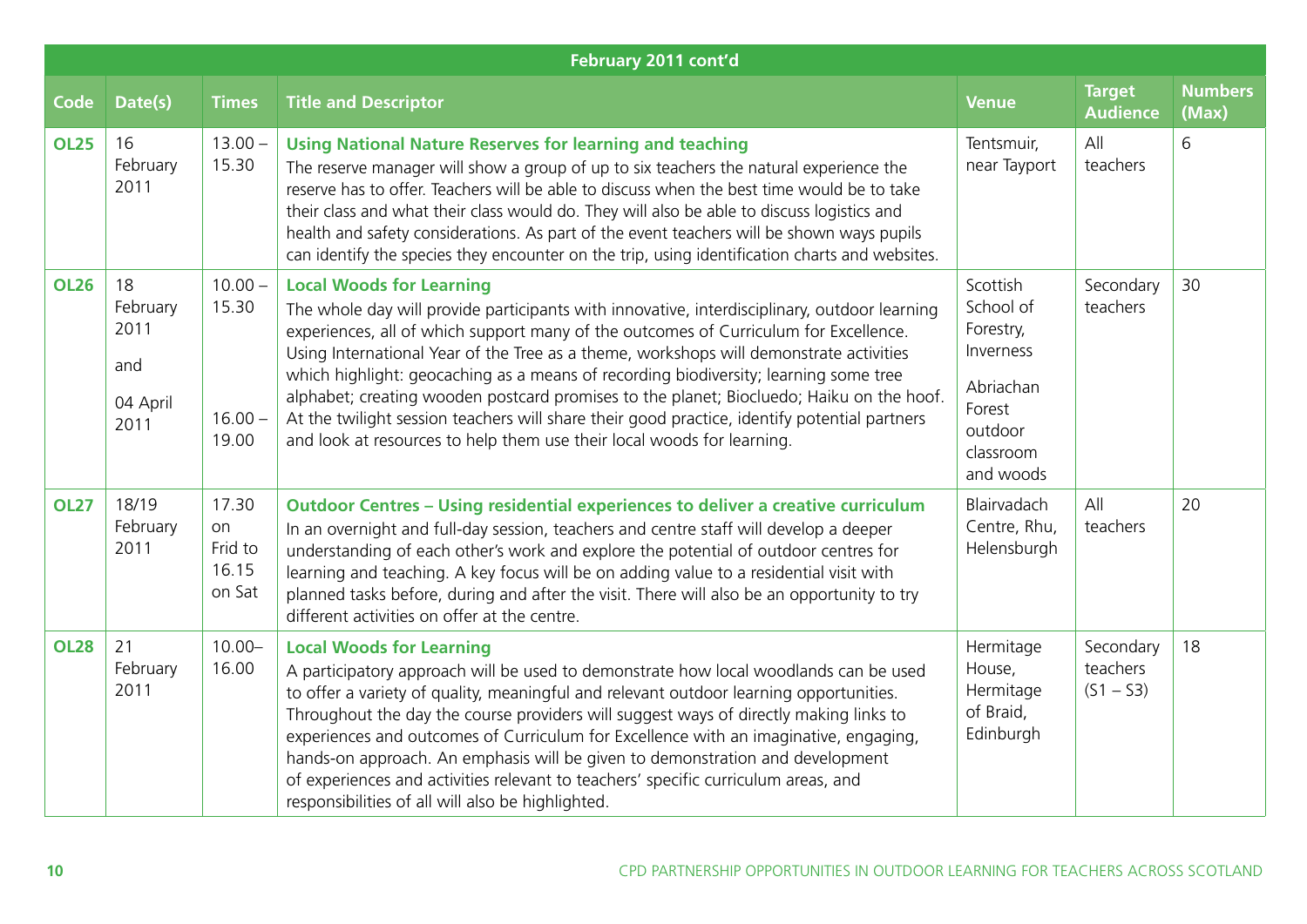| February 2011 cont'd |                        |                    |                                                                                                                                                                                                                                                                                                                                                                                                                                                                                                                                                                                                                                                                                |                                               |                                      |                         |  |  |  |
|----------------------|------------------------|--------------------|--------------------------------------------------------------------------------------------------------------------------------------------------------------------------------------------------------------------------------------------------------------------------------------------------------------------------------------------------------------------------------------------------------------------------------------------------------------------------------------------------------------------------------------------------------------------------------------------------------------------------------------------------------------------------------|-----------------------------------------------|--------------------------------------|-------------------------|--|--|--|
| <b>Code</b>          | Date(s)                | <b>Times</b>       | <b>Title and Descriptor</b>                                                                                                                                                                                                                                                                                                                                                                                                                                                                                                                                                                                                                                                    | <b>Venue</b>                                  | <b>Target</b><br><b>Audience</b>     | <b>Numbers</b><br>(Max) |  |  |  |
| <b>OL29</b>          | 22<br>February<br>2011 | $10.00 -$<br>15.30 | <b>Bringing learning to life in your school grounds</b><br>This training programme will provide inspiring examples of how teachers across Scotland<br>are using their grounds to bring learning to life and get you outdoors trying different ideas<br>and developing your own outdoor lessons across the curriculum. We'll look at how to<br>deal with the challenges of timetables, weather and managing a class outside and think<br>about how to plan and evaluate outdoor sessions. The programme comprises pre-event<br>reflection, a full day of training and a follow-up practical exercise to plan, deliver and<br>reflect on an outdoor lesson with your own pupils. | Inverness<br>High School                      | Primary<br>teachers                  | 40                      |  |  |  |
| <b>OL30</b>          | 23<br>February<br>2011 | $10.00 -$<br>15.30 | <b>Bringing learning to life in your school grounds</b><br>This training programme will provide inspiring examples of how teachers across Scotland<br>are using their grounds to bring learning to life and get you outdoors trying different ideas<br>and developing your own outdoor lessons across the curriculum. We'll look at how to<br>deal with the challenges of timetables, weather and managing a class outside and think<br>about how to plan and evaluate outdoor sessions. The programme comprises pre-event<br>reflection, a full day of training and a follow-up practical exercise to plan, deliver and<br>reflect on an outdoor lesson with your own pupils. | Inverness<br>High School                      | Secondary<br>Teachers<br>$(S1 - S3)$ | 40                      |  |  |  |
| <b>OL31</b>          | 24<br>February<br>2011 | $10.00 -$<br>15.30 | <b>Why Outdoors?</b><br>This development opportunity focuses on practical approaches to learning and teaching<br>outdoors in your school grounds and local area. Based upon a 'Critical Skills' approach, this<br>CPD will be relevant to all curriculum areas and will provide a clear framework for planning<br>challenging and creative outdoor learning experiences. Participants need not have any<br>previous 'Critical Skills' training nor experience of taking children and young people outside<br>as the day will focus on core concepts and learning and teaching strategies.                                                                                      | Doubletree<br>by Hilton<br>Hotel,<br>Aberdeen | Primary<br>teachers<br>$(P5 - P7)$   | 30                      |  |  |  |
| <b>OL32</b>          | 25<br>February<br>2011 | $10.00 -$<br>15.30 | <b>Why Outdoors?</b><br>This development opportunity, which is relevant to those teaching in any curriculum<br>area, focuses on practical approaches to learning and teaching outdoors in your<br>school grounds and local area. Based upon a 'Critical Skills' approach, this CPD will<br>provide a clear framework for planning challenging and creative outdoor learning<br>experiences. Participants need not have any previous 'Critical Skills' training or experience<br>of taking children and young people outside as the day will focus on core concepts and<br>learning and teaching strategies.                                                                    | Doubletree<br>by Hilton<br>Hotel,<br>Aberdeen | Secondary<br>teachers<br>$(S1 - S3)$ | 30                      |  |  |  |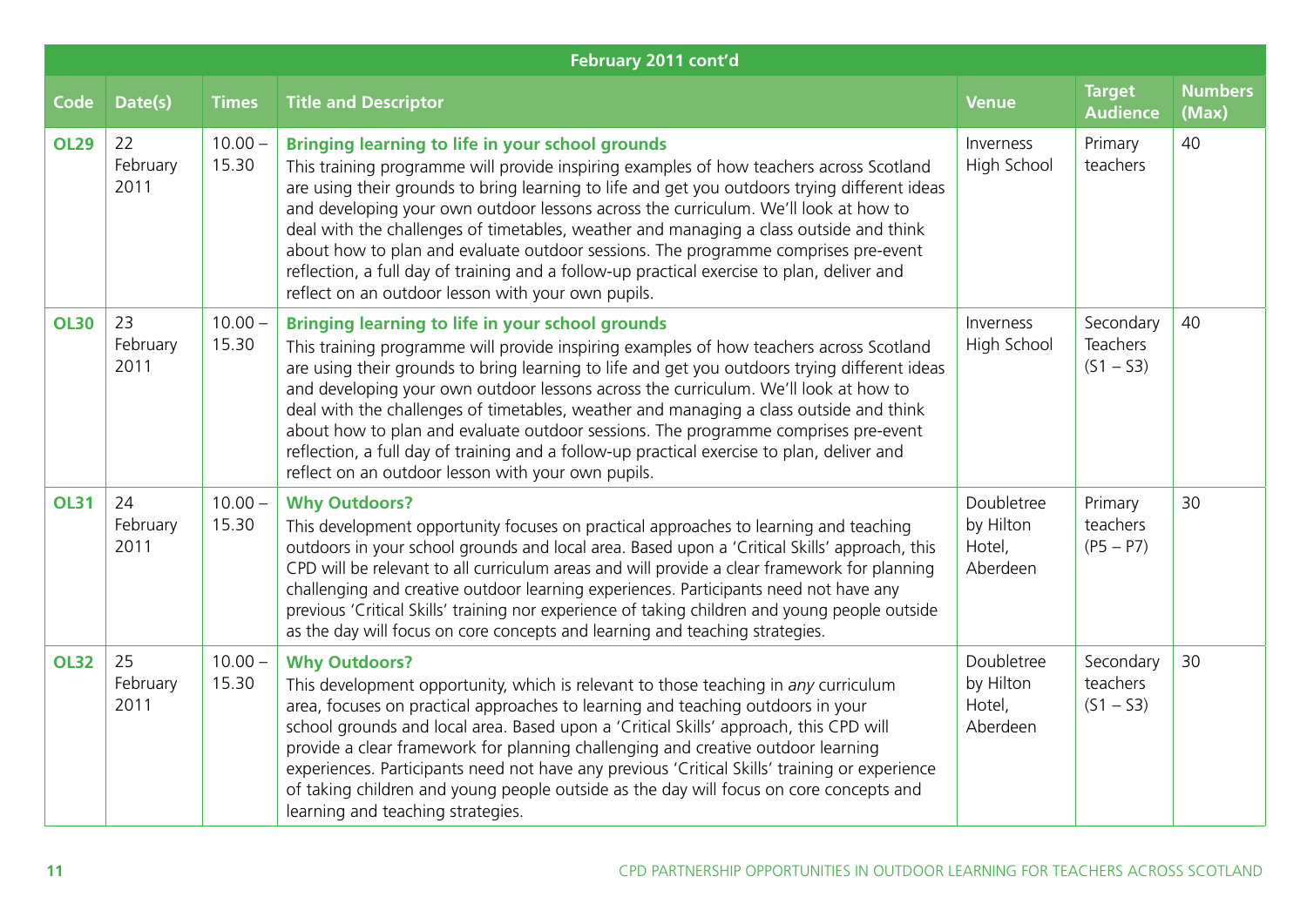|             | <b>MARCH 2011</b>      |                                           |                                                                                                                                                                                                                                                                                                                                                                                                                                                                                                                                                                                                                             |                                            |                                                   |                         |  |  |  |  |
|-------------|------------------------|-------------------------------------------|-----------------------------------------------------------------------------------------------------------------------------------------------------------------------------------------------------------------------------------------------------------------------------------------------------------------------------------------------------------------------------------------------------------------------------------------------------------------------------------------------------------------------------------------------------------------------------------------------------------------------------|--------------------------------------------|---------------------------------------------------|-------------------------|--|--|--|--|
| <b>Code</b> | Date(s)                | <b>Times</b>                              | <b>Title and Descriptor</b>                                                                                                                                                                                                                                                                                                                                                                                                                                                                                                                                                                                                 | <b>Venue</b>                               | <b>Target</b><br><b>Audience</b>                  | <b>Numbers</b><br>(Max) |  |  |  |  |
| <b>OL33</b> | 04 March<br>2011       | $13.30 -$<br>16.00                        | <b>Outdoor Learning at National Trust for Scotland properties</b><br>Sessions will be linked to a range of interdisciplinary experiences and outcomes and will<br>cover important health and safety issues. Whilst visiting NTS properties, children and young<br>people are often introduced to new skills as individuals and as members of a team and<br>these skills will be discussed and developed. Participants will leave with ideas, contacts and<br>resources to use. Time will be spent looking at the wide range of experiences that NTS<br>properties can offer.                                                | <b>Newhailes</b><br>Estate,<br>Musselburgh | Early<br>years and<br>Primary<br>teachers<br>(P1) | 20                      |  |  |  |  |
| <b>OL34</b> | 04/05<br>March<br>2011 | 17.30<br>on<br>Frid to<br>16.15<br>on Sat | <b>Outdoor Centres - Using residential experiences to deliver a creative curriculum</b><br>In an overnight and full-day session, teachers and centre staff will develop a deeper<br>understanding of each other's work and explore the potential of outdoor centres for<br>learning and teaching. A key focus will be on adding value to a residential visit with<br>planned tasks before, during and after the visit. There will also be an opportunity to try<br>different activities on offer at the centre.                                                                                                             | Lagganlia<br>Centre, by<br>Kincraig        | All<br>teachers                                   | 20                      |  |  |  |  |
| <b>OL35</b> | 08 March<br>2011       | $09.00 -$<br>16.30                        | <b>Go Mountain Bike Orientation</b><br>A one-day course for those with an existing MTB qualification (eg Trail Cycle Leader) to<br>orientate in the delivery of this national mountain bike proficiency scheme which has five<br>levels and four themes. Go Mountain Bike, a new mountain bike proficiency course, is<br>being delivered nationwide. The course will cover four themes: riding skills, first aid, being<br>independent and self-supporting, and sharing the outdoors. The principal aim of the<br>scheme is to support individuals to develop the skills to make independent journeys into<br>the outdoors. | Perthshire<br>(venue TBC)                  | Secondary<br>teachers<br>$(S1 - S3)$              | 12                      |  |  |  |  |
| <b>OL36</b> | 09 March<br>2011       | $09.30 -$<br>12.00                        | <b>Primary Science Outdoors</b><br>Join us to explore ways of using your school's outdoor environment to meet experiences<br>and outcomes in the sciences. This hands-on workshop offers a range of ideas and<br>activities suitable for early to second level that are readily transferable to a variety of<br>habitats which engage and excite pupils.                                                                                                                                                                                                                                                                    | Huntingtower<br>Hotel, Perth               | Teachers<br>of primary<br>science                 | 20                      |  |  |  |  |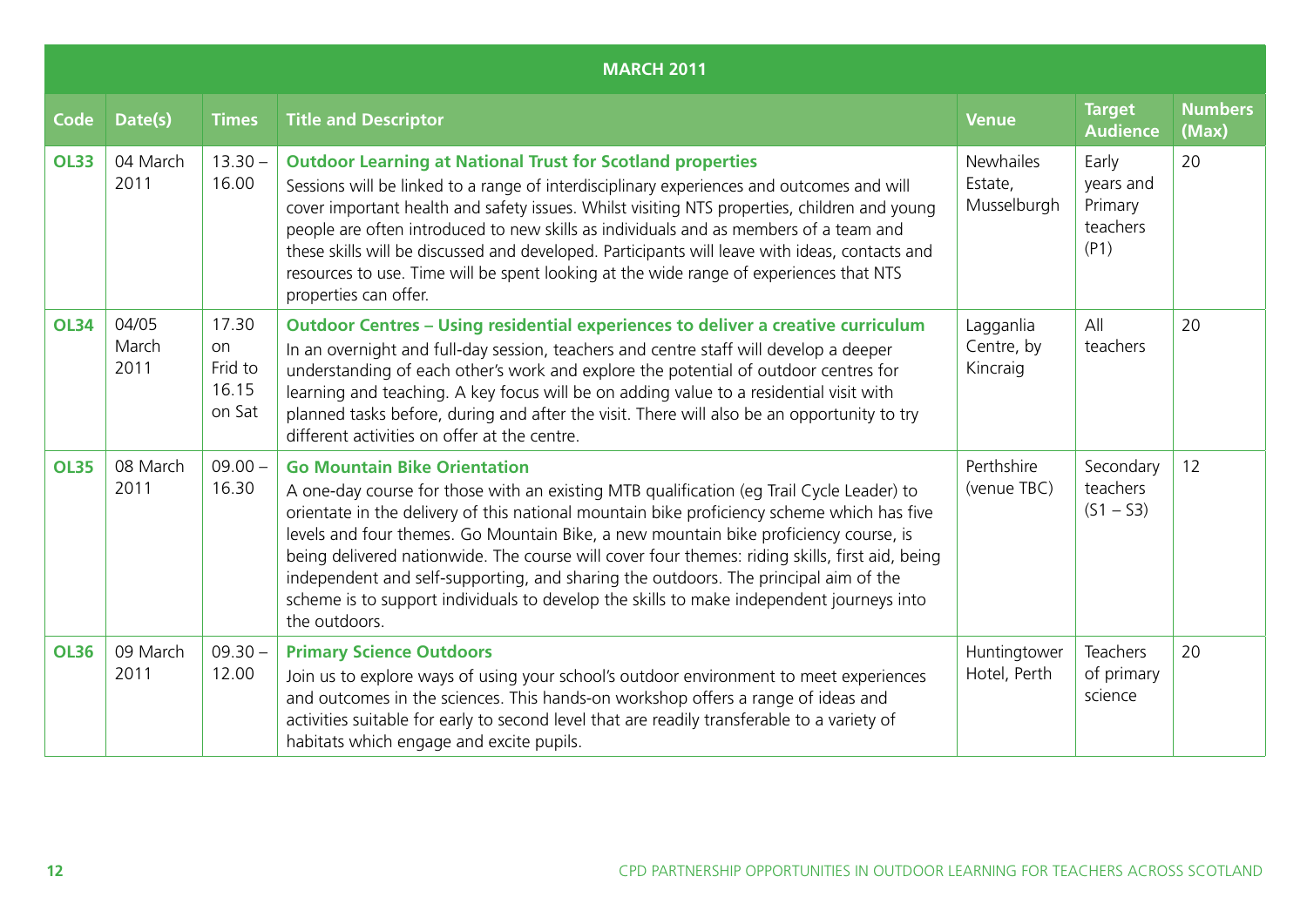|             | March 2011 cont'd |                    |                                                                                                                                                                                                                                                                                                                                                                                                                                                                                                                                                                                                                          |                                                          |                                                                                   |                         |  |  |  |  |
|-------------|-------------------|--------------------|--------------------------------------------------------------------------------------------------------------------------------------------------------------------------------------------------------------------------------------------------------------------------------------------------------------------------------------------------------------------------------------------------------------------------------------------------------------------------------------------------------------------------------------------------------------------------------------------------------------------------|----------------------------------------------------------|-----------------------------------------------------------------------------------|-------------------------|--|--|--|--|
| <b>Code</b> | Date(s)           | <b>Times</b>       | <b>Title and Descriptor</b>                                                                                                                                                                                                                                                                                                                                                                                                                                                                                                                                                                                              | <b>Venue</b>                                             | <b>Target</b><br><b>Audience</b>                                                  | <b>Numbers</b><br>(Max) |  |  |  |  |
| <b>OL37</b> | 10 March<br>2011  | $09.00 -$<br>16.30 | <b>Cycle Ride Leader</b><br>This course is aimed at those who will be leading groups through a variety of rides on<br>pre-planned risk-assessed routes within their local area. Such programmes are likely to be<br>aimed at those encouraging more local cycling or for those encouraging others to be more<br>active or to provide a health or sustainability focus. Many children and young people can<br>already cycle and the aim of this programme is to encourage more use of their bikes and is<br>not designed to be an instructional programme.                                                                | Perthshire<br>(venue TBC)                                | Primary<br>teachers<br>$(PS -$<br>P7) and<br>secondary<br>teachers<br>$(S1 - S3)$ | 12                      |  |  |  |  |
| <b>OL38</b> | 15 March<br>2011  | $09.30 -$<br>12.00 | <b>Primary Science Outdoors</b><br>Join us to explore ways of using your school's outdoor environment to meet experiences<br>and outcomes in the sciences. This hands-on workshop offers a range of ideas and<br>activities suitable for early to second level that are readily transferable to a variety of<br>habitats which engage and excite pupils.                                                                                                                                                                                                                                                                 | SSERC,<br>Dunfermline                                    | <b>Teachers</b><br>of primary<br>science                                          | 20                      |  |  |  |  |
| <b>OL39</b> | 15 March<br>2011  | $09.00 -$<br>16.30 | <b>Go Mountain Bike Orientation</b><br>A one-day course for those with an existing MTB qualification (eq Trail Cycle Leader) to<br>orientate in the delivery of this national mountain bike proficiency scheme which has five<br>levels and four themes. Go Mountain Bike, a new mountain bike proficiency course, is<br>being delivered nationwide. The course will cover four themes: riding skills, first aid, being<br>independent and self-supporting, and sharing the outdoors. The principal aim of the scheme is<br>to support individuals to develop the skills to make independent journeys into the outdoors. | Bangholm<br>Outdoor<br>Education<br>Centre,<br>Edinburgh | Secondary<br>teachers<br>$(S1 - S3)$                                              | 12                      |  |  |  |  |
| <b>OL40</b> | 16 March<br>2011  | $10.00 -$<br>15.30 | <b>Science Outdoors</b><br>Enhance your teaching of early secondary science using the environment close to your<br>school. Through these three hands-on workshops, 'Here Comes the Sun', 'Concrete<br>Chemistry' and 'Biology on your Doorstep', we explore a range of practical activities aimed<br>at engaging pupils in outdoor aspects of physics, chemistry and biology and supporting a<br>range of science experiences and outcomes.                                                                                                                                                                              | Huntingtower<br>Hotel, Perth                             | Secondary<br>science<br>teachers<br>$(S1 - S3)$                                   | 20                      |  |  |  |  |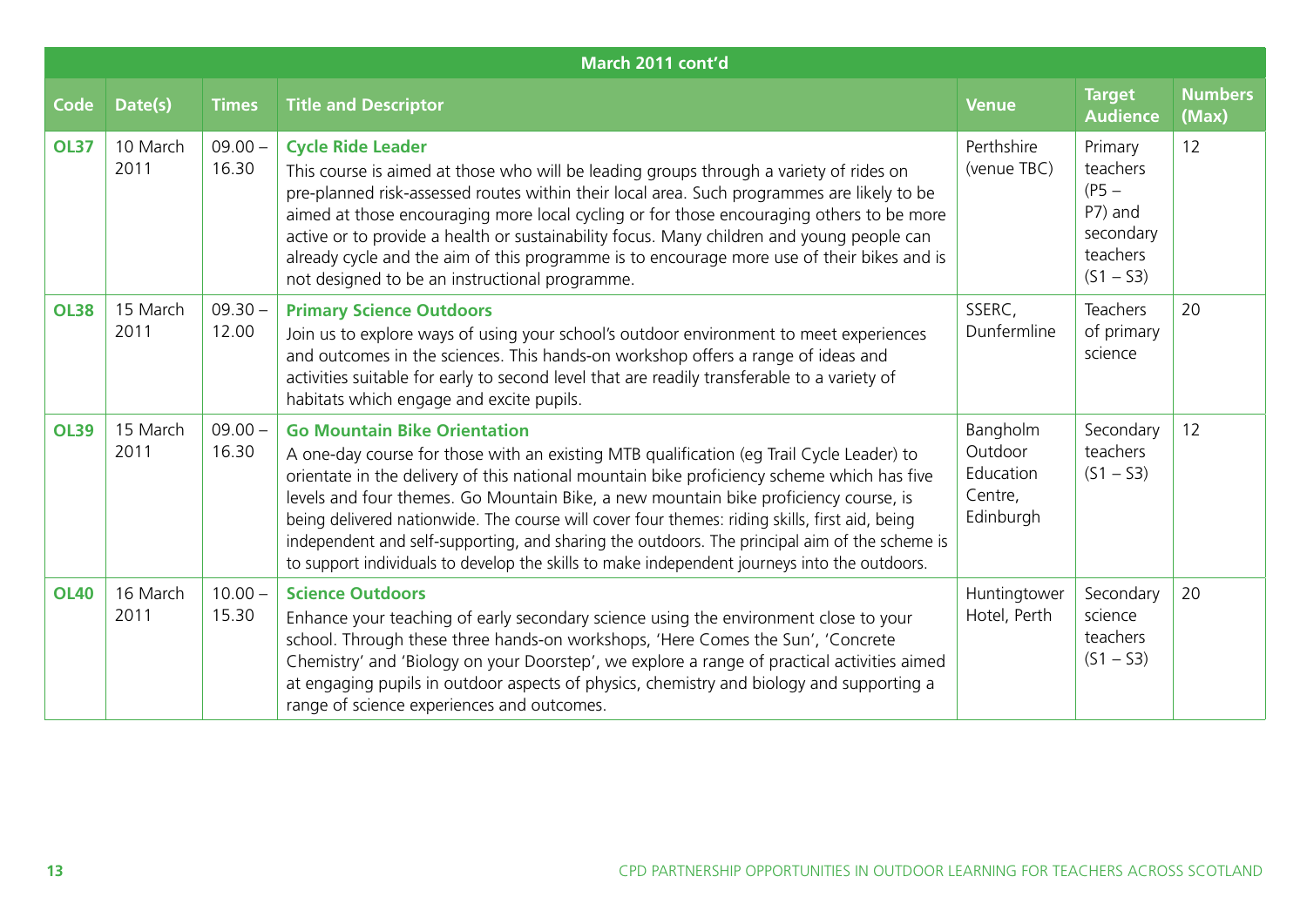| March 2011 cont'd |                  |                    |                                                                                                                                                                                                                                                                                                                                                                                                                                                                                                                                                                                                                                                                                                             |                                                                         |                                                                                   |                         |  |  |  |
|-------------------|------------------|--------------------|-------------------------------------------------------------------------------------------------------------------------------------------------------------------------------------------------------------------------------------------------------------------------------------------------------------------------------------------------------------------------------------------------------------------------------------------------------------------------------------------------------------------------------------------------------------------------------------------------------------------------------------------------------------------------------------------------------------|-------------------------------------------------------------------------|-----------------------------------------------------------------------------------|-------------------------|--|--|--|
| <b>Code</b>       | Date(s)          | <b>Times</b>       | <b>Title and Descriptor</b>                                                                                                                                                                                                                                                                                                                                                                                                                                                                                                                                                                                                                                                                                 | <b>Venue</b>                                                            | <b>Target</b><br><b>Audience</b>                                                  | <b>Numbers</b><br>(Max) |  |  |  |
| <b>OL41</b>       | 17 March<br>2011 | $09.00 -$<br>16.30 | <b>Cycle Ride Leader</b><br>This course is aimed at those who will be leading groups through a variety of rides on pre-<br>planned risk-assessed routes within their local area. Such programmes are likely to be aimed<br>at those encouraging more local cycling or for those encouraging others to be more active or<br>to provide a health or sustainability focus. Many children and young people can already cycle<br>and the aim of this programme is to encourage more use of their bikes and is not designed<br>to be an instructional programme.                                                                                                                                                  | Bangholm<br>Outdoor<br>Education<br>Centre,<br>Edinburgh                | Primary<br>teachers<br>$(PS -$<br>P7) and<br>secondary<br>teachers<br>$(S1 - S3)$ | 12                      |  |  |  |
| <b>OL42</b>       | 18 March<br>2011 | $10.00 -$<br>16.00 | <b>Local Woods for Learning</b><br>A participatory approach will be used to demonstrate how local woodlands can be used to<br>offer a variety of quality, meaningful and relevant outdoor learning opportunities. Participants<br>will be encouraged to explore the current opportunities their establishments provide and<br>explore areas for development. Throughout the day the course providers will suggest ways<br>of directly making links to experiences and outcomes of Curriculum for Excellence with an<br>imaginative, engaging, hands-on approach. An emphasis will be given to responsibilities of all<br>and time will be given for development of a teacher's particular area of interest. | Hermitage<br>House,<br>Hermitage<br>of Braid,<br>Edinburgh              | Primary<br>teachers<br>$(P4 - P7)$                                                | 18                      |  |  |  |
| <b>OL43</b>       | 22 March<br>2011 | $10.00 -$<br>12.30 | <b>Darwin's Farm</b><br>Be among the first to experience a programme we are developing which looks at how the<br>semi-natural landscapes and selective breeding used in agriculture can be used to explain<br>some of Darwin's theories. This interdisciplinary workshop will consider the historic relevance<br>of certain breeds and focus on issues such as food production and farmland biodiversity.                                                                                                                                                                                                                                                                                                   | National<br>Museum of<br>Rural Life,<br>East Kilbride                   | Secondary<br>teachers<br>$(S1 - S3)$                                              | 20                      |  |  |  |
| <b>OL44</b>       | 23 March<br>2011 | $10.00 -$<br>15.30 | <b>Science Outdoors</b><br>Enhance your teaching of early secondary science using the environment close to your<br>school. Through these three hands-on workshops, 'Here Comes the Sun', 'Concrete<br>Chemistry' and 'Biology on your Doorstep', we explore a range of practical activities aimed<br>at engaging pupils in outdoor aspects of physics, chemistry and biology and supporting a<br>range of Science Experiences and Outcomes.                                                                                                                                                                                                                                                                 | SSERC,<br>Dunfermline                                                   | Secondary<br>science<br>teachers<br>$(S1 - S3)$                                   | 20                      |  |  |  |
| <b>OL45</b>       | 24 March<br>2011 | $10.00 -$<br>15.30 | Loch Lomond and the Trossachs National Park - Outdoor Learning resources<br>This day-long event will introduce practitioners to the resources and facilities available at<br>Balmaha and Inchcailloch island. The group will be challenged to complete the outdoor<br>learning activities which focus on science and social science. By the end of the day<br>participants will be aware of the accessibility of the venues and the support and resources<br>available to enable high quality and enjoyable outdoor learning.                                                                                                                                                                               | Balmaha<br><b>National Park</b><br>Centre and<br>Inchcailloch<br>island | <b>Teachers</b><br>of upper<br>primary<br>and lower<br>secondary<br>$(PS - S3)$   | 30                      |  |  |  |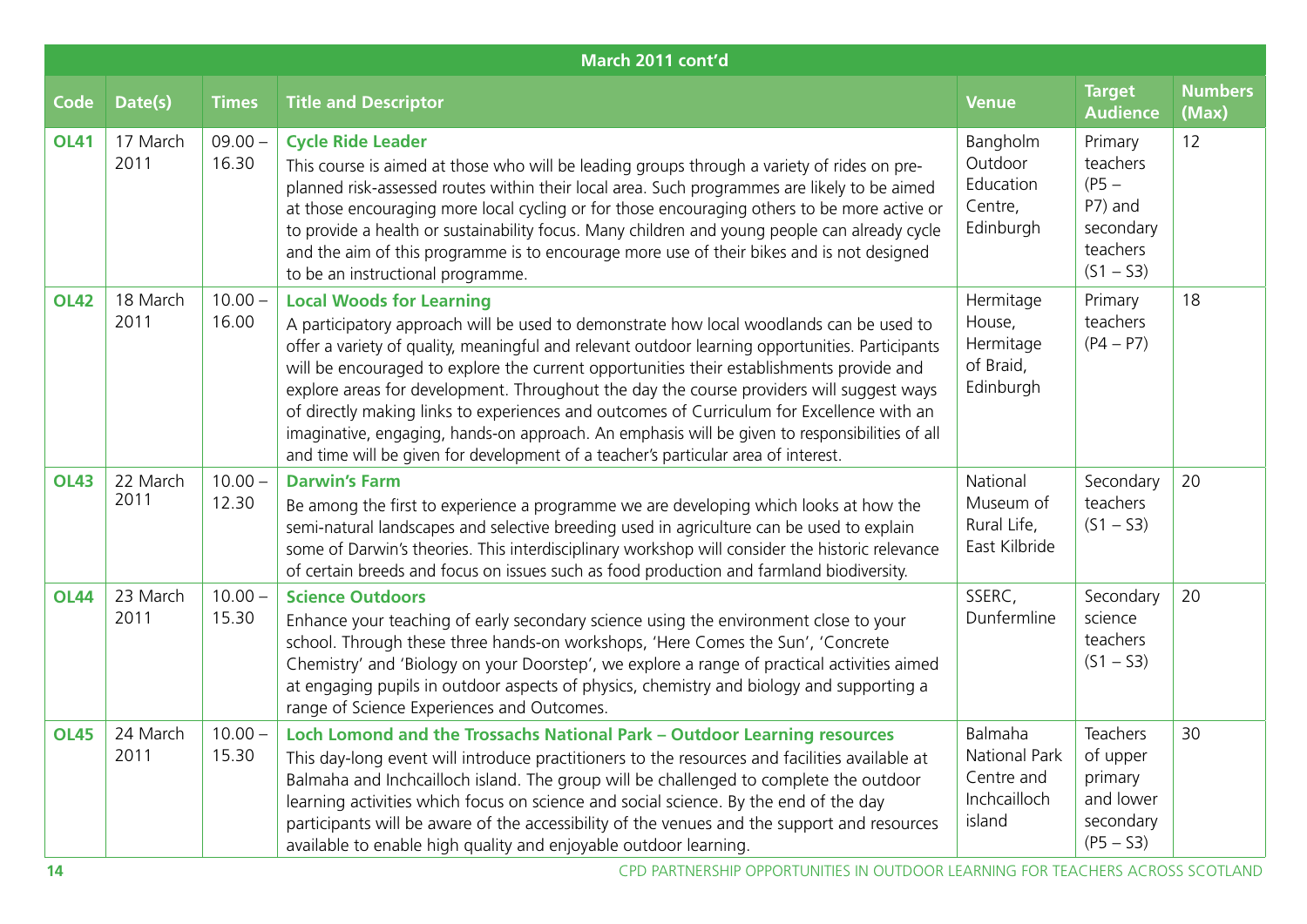| March 2011 cont'd |                        |                                           |                                                                                                                                                                                                                                                                                                                                                                                                                                                                                                                                                                                                                                                              |                                     |                                      |                         |  |  |  |  |  |
|-------------------|------------------------|-------------------------------------------|--------------------------------------------------------------------------------------------------------------------------------------------------------------------------------------------------------------------------------------------------------------------------------------------------------------------------------------------------------------------------------------------------------------------------------------------------------------------------------------------------------------------------------------------------------------------------------------------------------------------------------------------------------------|-------------------------------------|--------------------------------------|-------------------------|--|--|--|--|--|
| <b>Code</b>       | Date(s)                | <b>Times</b>                              | <b>Title and Descriptor</b>                                                                                                                                                                                                                                                                                                                                                                                                                                                                                                                                                                                                                                  | <b>Venue</b>                        | <b>Target</b><br><b>Audience</b>     | <b>Numbers</b><br>(Max) |  |  |  |  |  |
| <b>OL46</b>       | 25 March<br>2011       | $10.00 -$<br>15.30                        | <b>Orientate yourself to Outdoor Learning</b><br>A day of practical outdoor workshops based in the Cairngorms National Park focusing on<br>how outdoor learning can deliver literacy, numeracy, health and wellbeing and sustainable<br>development education. After a short indoor briefing you and your group will navigate to<br>workshop locations within the beautiful Caledonian pinewoods of the Glenmore Forest<br>using a map and orienteering skills. Each of the workshops will provide you with practical<br>ideas and activities for delivering literacy, numeracy, health and wellbeing and sustainable<br>development education               | Glenmore<br>Lodge, near<br>Aviemore | Early years<br>/ primary<br>teachers | 40                      |  |  |  |  |  |
| <b>OL47</b>       | 25 March<br>2011       | $13.30 -$<br>16.00                        | <b>Outdoor Learning at National Trust for Scotland properties</b><br>Sessions will be linked to a range of interdisciplinary experiences and outcomes and will<br>cover important health and safety issues. Whilst visiting NTS properties, children and<br>young people are often introduced to new skills as individuals and as members of a team<br>and these skills will be discussed and developed. Participants will leave with ideas, contacts<br>and resources to use. Time will be spent looking at the wide range of experiences that NTS<br>properties can offer.                                                                                 | Newhailes<br>Estate,<br>Musselburgh | Primary<br>teachers<br>$(P5 - P7)$   | 20                      |  |  |  |  |  |
| <b>OL48</b>       | 25/26<br>March<br>2011 | 17.30<br>on<br>Frid to<br>16.15<br>on Sat | <b>Outdoor Centres: Using residential experiences to deliver a creative curriculum</b><br>In an overnight and full-day session, teachers and centre staff will develop a deeper<br>understanding of each other's work and explore the potential of outdoor centres for<br>learning and teaching. A key focus will be on adding value to a residential visit with<br>planned tasks before, during and after the visit. There will also be an opportunity to try<br>different activities on offer at the centre.                                                                                                                                               | Ardeonaig<br>Centre, Loch<br>Tay    | All<br>teachers                      | 20                      |  |  |  |  |  |
| <b>OL49</b>       | 24<br>February<br>2011 | $10.00 -$<br>15.30                        | <b>Bridging the Gap through Outdoor Learning</b><br>In addition to the schools programme on outdoor learning, three seminars are planned<br>(North, East and West) to look at outdoor learning in relation to Curriculum for Excellence<br>and Community Learning and Development. Outdoor learning is often used by youth work<br>organisations to engage young people and promote and recognise achievement, eg the<br>John Muir and Duke of Edinburgh's Award programmes. Each seminar will be aimed at<br>a multidisciplinary audience and applications will be welcomed from CLD workers, youth<br>workers, voluntary sector organisations and schools. | Edinburgh<br>Zoo                    | Cross-<br>sector                     | 60                      |  |  |  |  |  |